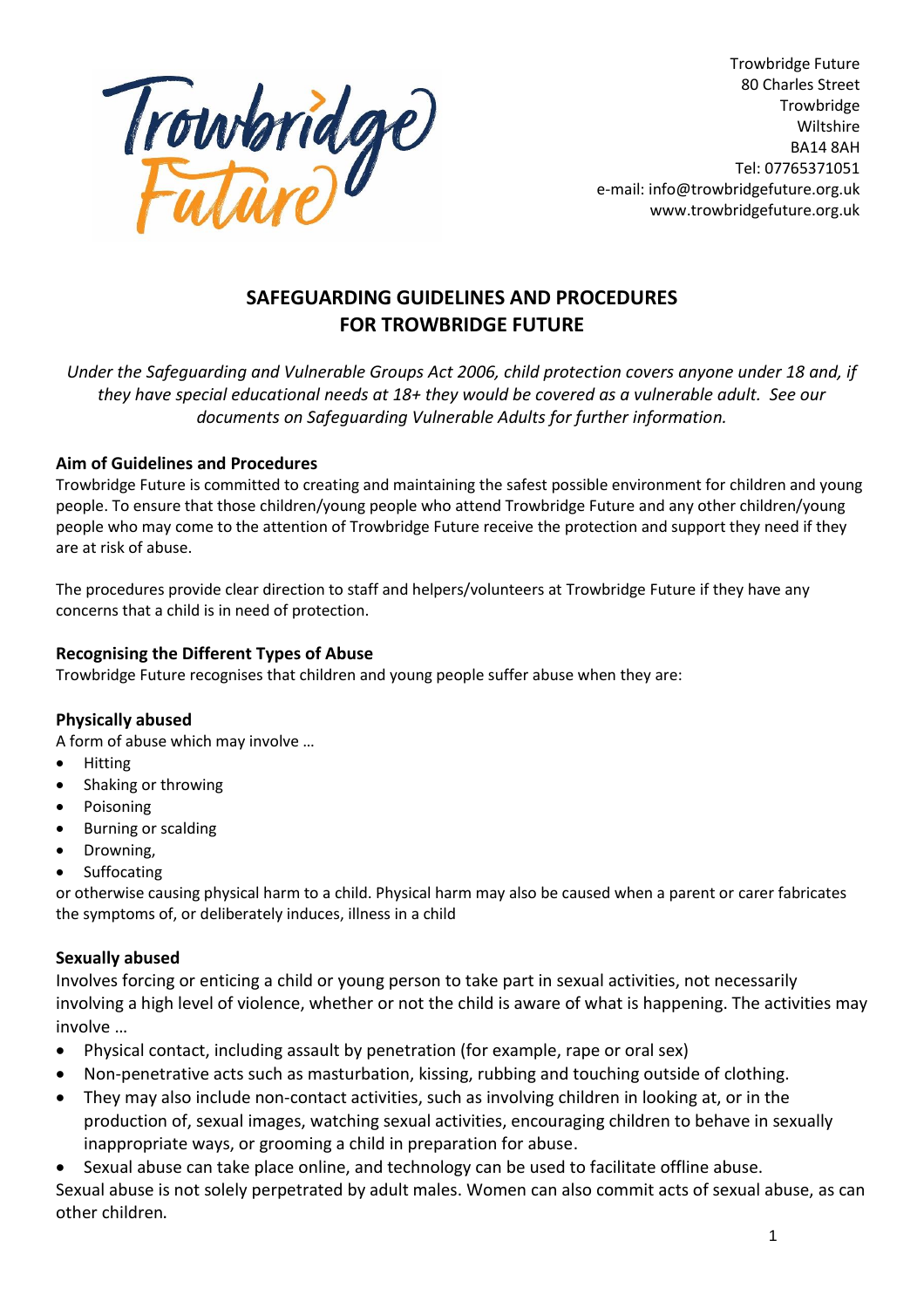#### **Emotionally abused**

The persistent emotional maltreatment of a child such as to cause severe and persistent adverse effects on the child's emotional development. It may involve …

- conveying to a child that they are worthless or unloved, inadequate, or valued only insofar as they meet the needs of another person.
- It may include not giving the child opportunities to express their views, deliberately silencing them or 'making fun' of what they say or how they communicate.
- It may feature age or developmentally inappropriate expectations being imposed on children. These may include interactions that are beyond a child's developmental capability, as well as overprotection and limitation of exploration and learning, or preventing the child participating in normal social interaction.
- It may involve seeing or hearing the ill-treatment of another. It may involve serious bullying (including cyber bullying), causing children frequently to feel frightened or in danger, or the exploitation or corruption of children.

Some level of emotional abuse is involved in all types of maltreatment of a child, though it may occur alone.

#### **Neglected**

The persistent failure to meet a child's basic physical and/or psychological needs, likely to result in the serious impairment of the child's health or development. Neglect may occur during pregnancy as a result of maternal substance abuse. Once a child is born, neglect may involve a parent or carer failing to…

- provide adequate food, clothing and shelter (including exclusion from home or abandonment)
- protect a child from physical and emotional harm or danger
- ensure adequate supervision (including the use of inadequate caregivers)
- ensure access to appropriate medical care or treatment It may also include neglect of, or unresponsiveness to, a child's basic emotional needs.

Some other forms of abuse you may need to be vigilant for are Breast ironing and Female Genital Mutiliation (FGM), Child Sexual Exploitation (CSE), County Lines, Sex Trafficking, Radicalisation, Arranged Marriages, Honour Killings, & Financial abuse.

## **Ways That Abuse might be Brought to Your Attention**

- A child/young person might make a direct disclosure about him or herself
- A child/young person might make a direct disclosure about another child/young person
- A child/young person might offer information that is worrying but not a direct disclosure
- A member of staff might be concerned about a child/young person's appearance or behaviour or about the behaviour of a parent or carer towards a child/young person
- A parent or carer might make a disclosure about abuse that a child/young person is suffering or at risk of suffering
- A parent might offer information about a child/young person that is worrying but not a direct disclosure
- You may also get anonymous information making allegations and will need to judge how authentic and worrying the information is.

#### **Ways that Allegations might be Made Against Child/Young Person Involved with Trowbridge Future**

- A child/young person or parent/carer might make a direct allegation against another child or young person
- A child/young person or parent/carer might express discomfort with the behaviour of another child or young person that falls short of a specific allegation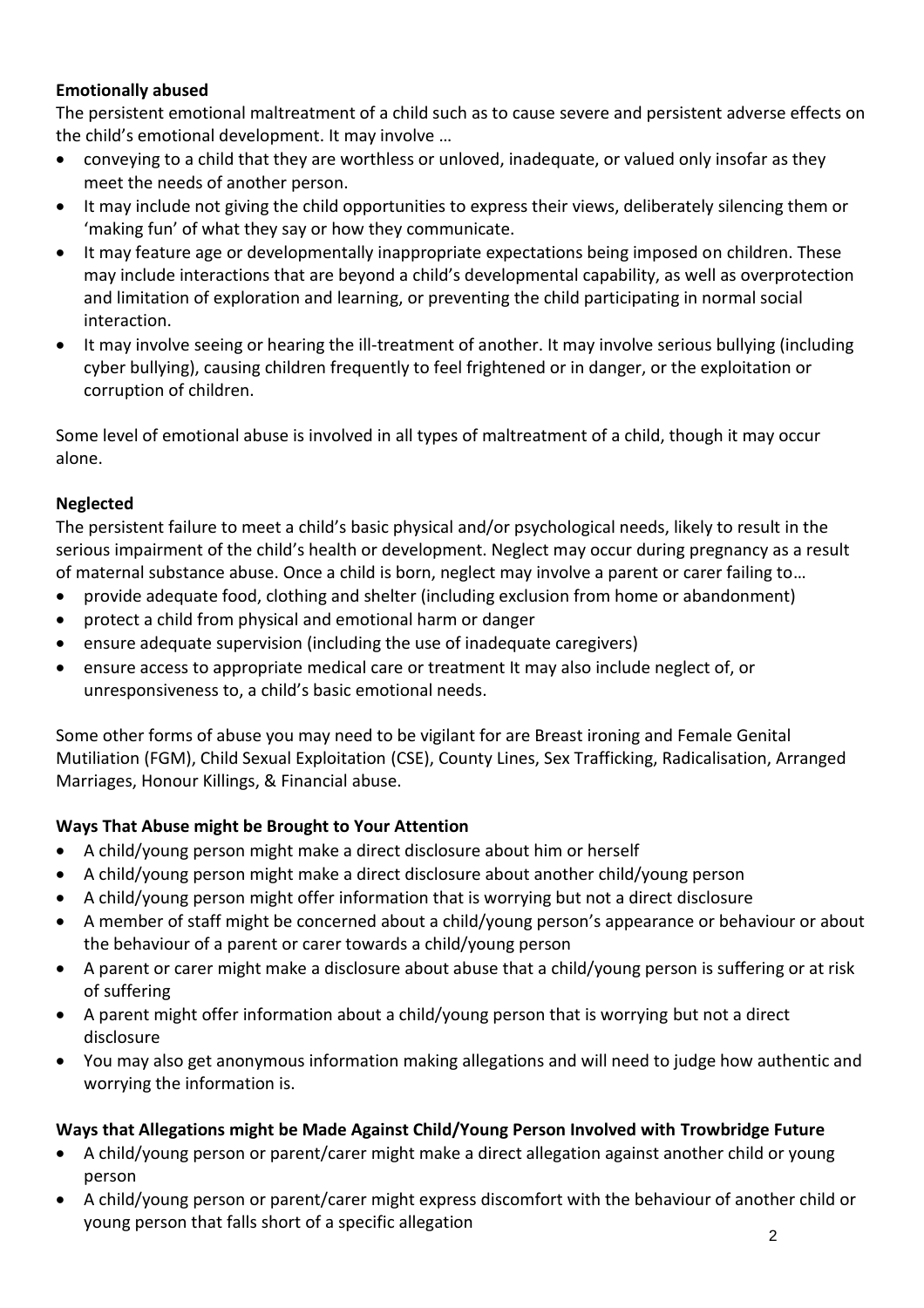- Another child/young person, member of staff or helper/volunteer may directly observe behaviour from one child/young person towards another that gives cause for concern
- The club may be informed by a parent or by the police or another statutory authority that a child or young person is the subject of an investigation
- A child or young person may volunteer information to the club that he/she has harmed another child or is at risk of doing so or has committed an offence against or related to a child.

## **Safeguarding or Bullying?**

When faced with a situation of one child or young person behaving inappropriately towards another, a decision needs to be made about whether the problem behaviour constitutes bullying or a child protection concern.

This is a decision that needs to be reached by the named person for child protection, in consultation with the staff member or helper/volunteer responsible for the child/young person, the helper/volunteer/staff member's manager/supervisor and, if necessary, the local authority children's social care department.

- If the conclusion is that the behaviour is an example of bullying, and if both children/young people attend the group/organisation, it needs to be dealt with under the anti-bullying policy and procedure
- If it is behaviour that could be described as child abuse and has led to the victim possibly suffering significant harm, then it must be dealt with under child protection procedures. This should include all incidents of sexual assault and all but the most minor incidents of physical assault.

## **Procedures to Follow if Possible, Abuse is Brought to Your Attention**

This procedure outlines what you should do if a child/young person makes a disclosure or allegation of abuse.

## **Talking to a child/young person who has told you that he/she or another child/young person is being abused**

- Reassure the child/young person that telling someone about it was the right thing to do
- Tell him/her that you now have to do what you can to keep him/her (or the child/young person who is the subject of the allegation) safe
- Let the child/young person know what you are going to do next and who else needs to know about it
- Let the child/young person tell his or her whole story. Don't try to investigate or quiz the child/young person, but make sure that you are clear as to what he/she is saying
- Ask the child/young person what he/she would like to happen as a result of what he/she has said, but don't make or infer promises you cannot keep
- Give the child/young person the ChildLine phone number: 0800 1111
- Immediately contact your club leader/supervisor/manager and named child protection person to let them know what is happening.

# **Helping a child/young person in immediate danger or in need of emergency medical attention**

- If the child/young person is in immediate danger and is with you, remain with him/her and call the police
- If the child/young person is elsewhere, contact the police and explain the situation to them
- Try to cordon off the area where the incident has occurred and keep anything that might be useful evidence safe and 'untampered' with for the police to examine
- If he/she needs emergency medical attention, call an ambulance and, while you are waiting for it to arrive, get help from your first aider
- If the first aider is not available, use any first aid knowledge that you may have yourself to help the child/young person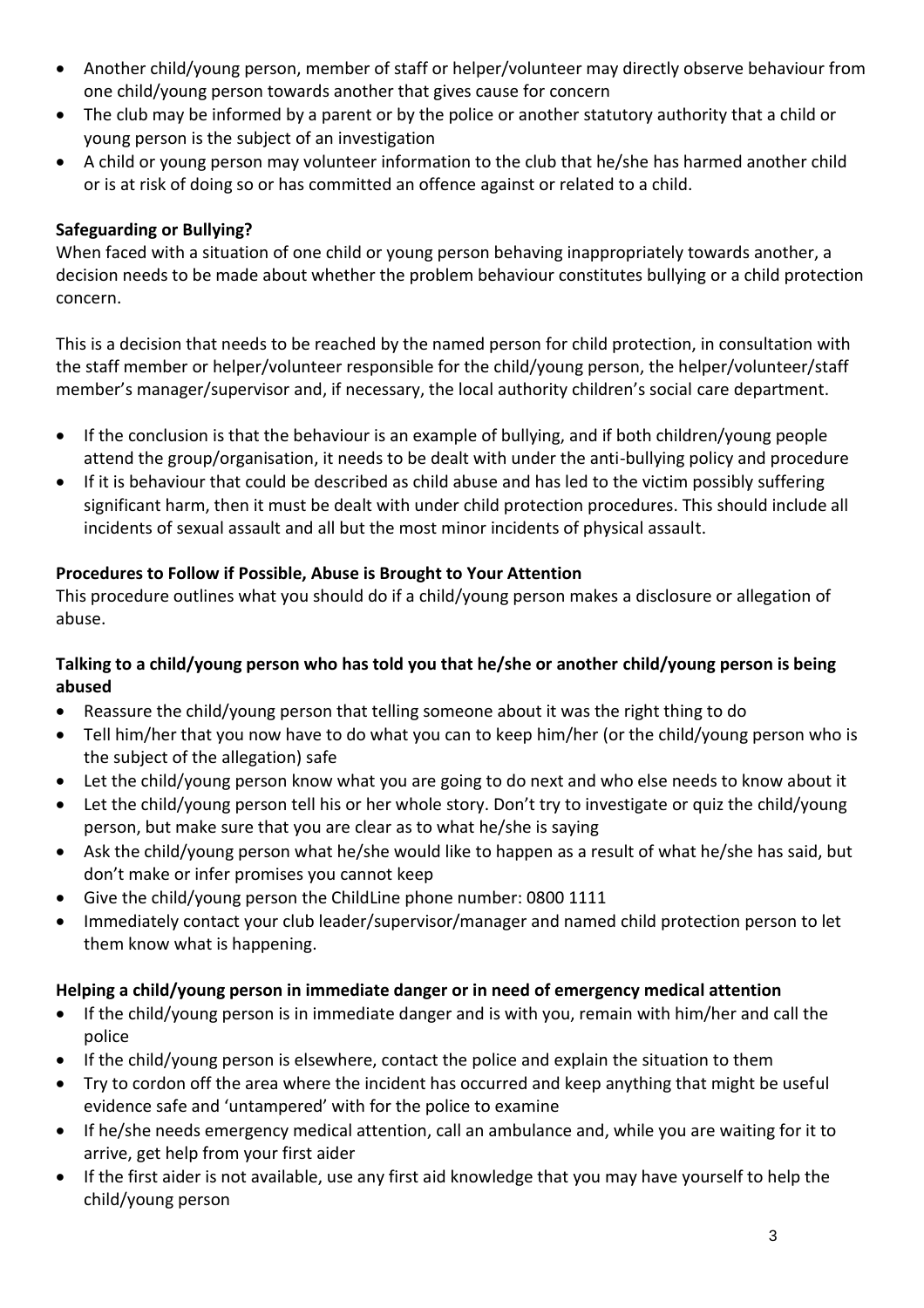- If the allegation is serious sexual abuse, please try to prevent the abused person from showering, changing clothes or having a drink until the police arrive as you may be unwittingly destroying evidence
- Immediately contact your supervisor/manager or named child protection person to let them know what is happening
- A decision will need to be made about who should inform the child/young person's family and the local authority children's social care department, and when they should be informed. If you have involved the police and/or the health services, they should be part of this decision. Consider the welfare of the child/young person in your decision making as the highest priority.

## **Issues that will need to be taken into account are:**

- The child/young person's wishes and feelings
- The parent's right to know (unless this would place the child/young person or someone else in danger, or would interfere with a criminal investigation)
- The impact of telling or not telling the parent
- The current assessment of the risk to the child/young person and the source of that risk
- Any risk management plans that currently exist.

## **Keeping a record of your concerns**

- Use the Example Form for Recording Concerns to record the concern and how it is dealt with. The relevant sections of the form should be completed and signed at each stage of the procedure. It can be used to forward information to the statutory child protection authorities if a referral to them is needed.
- The form should be signed and dated by all those involved in its completion and kept confidentially on the child/young person's file. The name of the person making the notes should be written alongside each entry.

## **Dealing with Allegations Made Against a Member of Staff, Helper/Volunteer or any Adult Involved at Your Club**

This procedure outlines what you should do if a child protection allegation is made against an adult working for, or involved in, your club.

# **How you might find out about a possible case of abuse**

- A child/young person or parent/carer making a direct allegation against a member of staff, helper/volunteer or member of the club's committee
- A child/young person or parent/carer expressing discomfort with the behaviour that is a cause for concern.
- The group/organisation being informed by the police or another statutory authority that a member of staff, helper/volunteer, member of the club's committee or adult involved with your club is the subject of an investigation
- Information emerging from the renewal of a Disclosure and Barring Service check (ex Criminal Records Bureau) that suggests that a member of staff, helper/volunteer, member of the club's committee or adult involved with your club may have committed an offence or been involved in an activity that could compromise the safety of the children/young people they work with at Trowbridge Future.
- A member of staff, helper/volunteer, member of the club's committee or adult involved with your club telling the organisation that they have been the subject of allegations, have actually harmed a child/young person, or committed an offence again.

## **What to do if an allegation is made or information is received**

**1. Is the child/young person in immediate danger or does she/he need emergency medical attention?**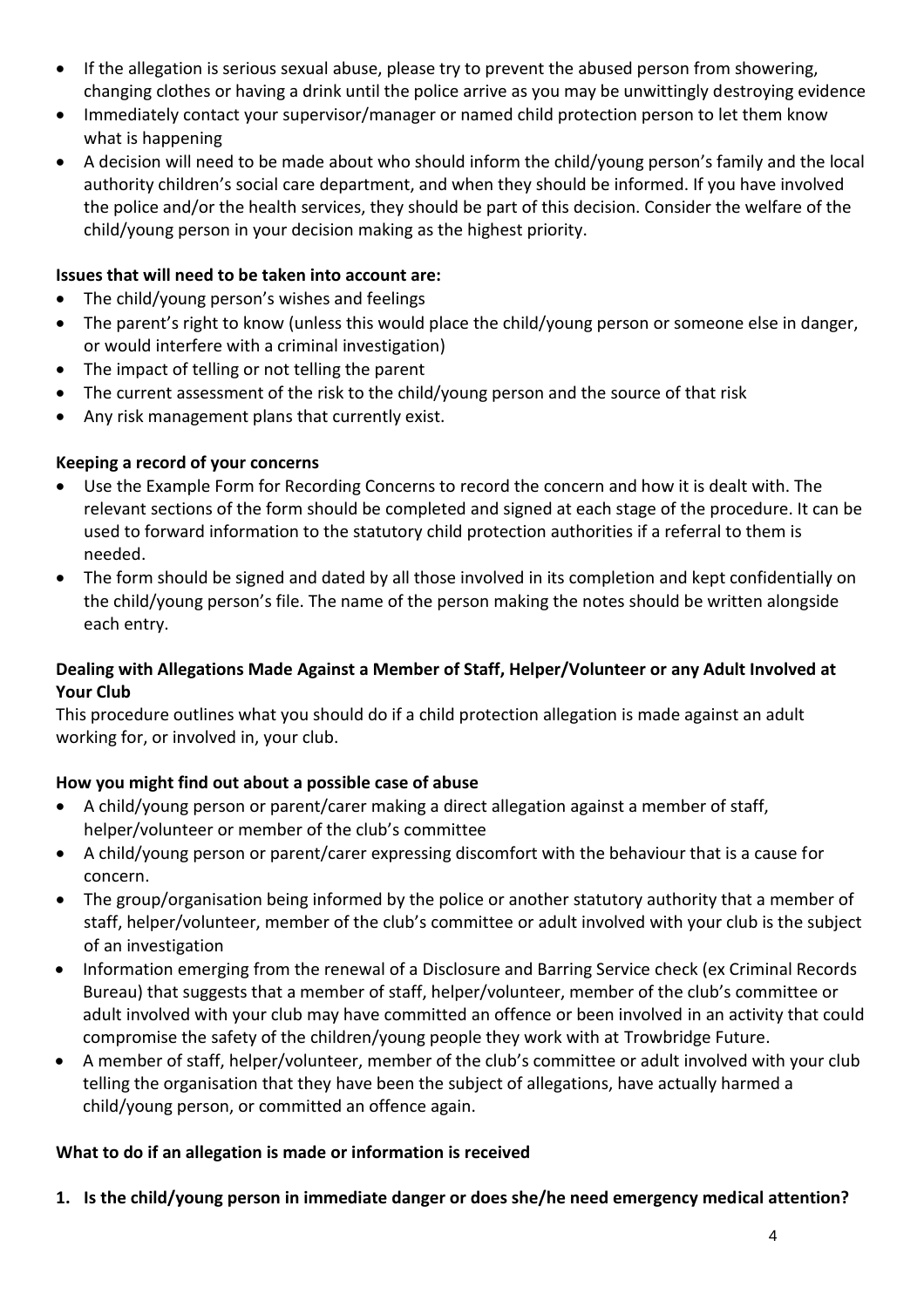- If the child/young person is in immediate danger and is with you, remain with him/her and call the police
- If the child/young person is elsewhere, contact the police and explain the situation to them
- If he/she needs emergency medical attention, call an ambulance and, while you are waiting for it to arrive, get help from your first aider
- If the first aider is not available, use any first aid knowledge that you may have yourself to help the child/young person
- Immediately contact your club leader/organiser/manager or named child protection person to let them know what is happening
- The member of club leader/organiser/manager or named child protection person should also inform the child/young person's family if the child/young person is in need of emergency medical attention, and then arrange to meet them at the hospital or medical centre
- The parents/carers should be informed that an incident has occurred, that the child/young person has been injured and that immediate steps have been taken to get help.
- **2. Is the person at the centre of the allegation working with children/young people now?**
- If so, the concern needs to be discussed immediately with Trowbridge Future's leader/organiser/manager and the named child protection person
- One of these people, in a sensitive manner, should remove the person about whom the allegation has been made from direct contact with children/young people
- It should then be explained to the person, in private, that there has been a complaint made against him/her, although the details of the complaint should not be given at this stage. The person should be informed that further information will be provided as soon as possible but that, until consultation has taken place with the relevant agencies and within the organisation, they should not be working with children/young people. It may be best, under the circumstances, for the person to return home on the understanding that the club leader/organiser/manager or named child protection person will telephone him/her later in the day.

|                                     | <b>Name and Contact Numbers</b>       |  |
|-------------------------------------|---------------------------------------|--|
| Manager                             | Meg Aubrey (Chief Executive)          |  |
|                                     | Tel: 07765 371051                     |  |
| Designated Safeguarding Lead        | Deborah Mclean (Youth Manager)        |  |
|                                     | Tel: 07387 787989                     |  |
| Police                              | Emergencies - Call 999                |  |
|                                     | Non Emergencies - Call 101            |  |
| MASH: Multi Agency Safeguarding Hub | Daytime: 0300 456 0108                |  |
|                                     | Out of Hours: 0845 60 70 888          |  |
| <b>NSPCC Helpline</b>               | 0808 800 5000 or help@nspcc.org.uk    |  |
| ChildLine                           | 0800 1111 (textphone 0800 400 222) or |  |
|                                     | www.childline.org.uk                  |  |

# **Useful Contact Details for Trowbridge Future**

- The information provided to him/her at this stage will need to be very limited. This is because discussions need to take place first with other agencies who may need to be involved, such as the local authority children's social care department, the police and or the local authority designated officer (LADO)
- If the person is a member of a trade's union or a professional organisation, he/she should be advised to make contact with that body. Arrangements should be made for the person to receive ongoing support in line with the responsibilities the organisation has towards his/her welfare.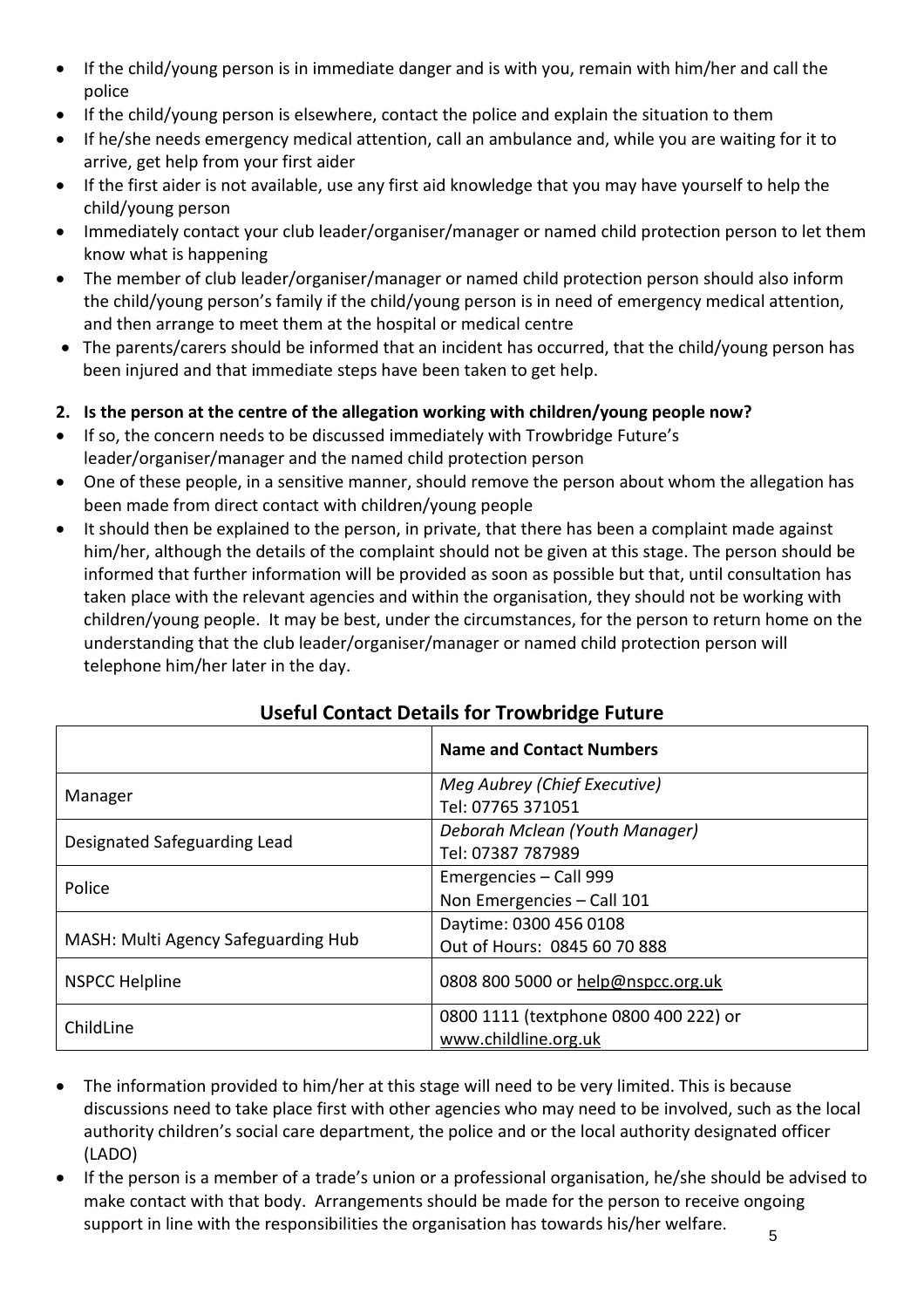#### **Reporting an Allegation or Concern**

If the allegation is made by a child/young person or family member to a member of staff, helper/volunteer, or if a member of staff, helper/volunteer observes concerning behaviour by a colleague at first hand, this should be reported immediately to the club leader/organiser/manager and the named child protection person.

#### **Trowbridge Future's Lead on Handling the Allegation**

If a staff member or helper/volunteer has received an allegation or observed something of concern about the club leader/organiser/manager, the staff member or helper/volunteer should report the allegation or concern to the person more senior to their manager, i.e. chair of committee. If the person who is the subject of the concern is a named child protection person, the matter should be reported to the named person's manager.

#### **Conducting an Investigation**

Once any urgent necessary steps have been taken, attention can be given to dealing with the full implications of the allegations. There are up to three possible lines of enquiry when an allegation is made:

- 1. A police investigation of a possible criminal offence.
- 2. Enquiries and an assessment by the local authority children's social care department about whether a child/young person is in need of protection.
- 3. Investigation by an employer and possible disciplinary action being taken against the person in question.

This includes implementing a plan to manage any risk posed by the individual to children and young people in the workplace until the outcome of the other investigations and enquiries is known. Or if this was an incident from an activity that was already risk assessed, then you would need to re-risk assess the activity.

## **When to involve the Local Authority Designated Officer (LADO)**

The named child protection person should report the allegation to the local authority designated officer (LADO) within one working day if the alleged behaviour suggests that the person in question:

- May have behaved in a way that has harmed or may have harmed a child/young person
- Has possibly committed a criminal offence against, or related to, a child/young person
- Has behaved towards a child/young person in a way that suggests that he/she may be unsuitable to work with children/young people.
- This should also happen if the individual has volunteered the information him/herself.
- The LADO may be told of the allegation from another source. If this is the case, then the first information received by Trowbridge Future may be when the LADO makes contact in order to explain the situation
- Whoever initiates the contact, there will be discussion between the LADO and Trowbridge Future's named person to share information about the nature and circumstances of the allegation, and to consider whether there is any evidence to suggest that it may be false or unfounded
	- If there is any reason to suspect that a child/young person has suffered, or is likely to suffer, significant harm and there are no obvious indications that the allegation is false, the LADO, in cooperation with Trowbridge Future will make an immediate referral to the local authority children's social care department to ask for a strategy discussion
	- The LADO and named person will take part in the strategy discussion. The named person and any other representative from Trowbridge Future should cooperate fully with this and any subsequent discussion with the children's social care department
	- It should be asked from the outset that the children's social care department shares any information obtained during the course of their enquiries with Trowbridge Future if it has any relevance

6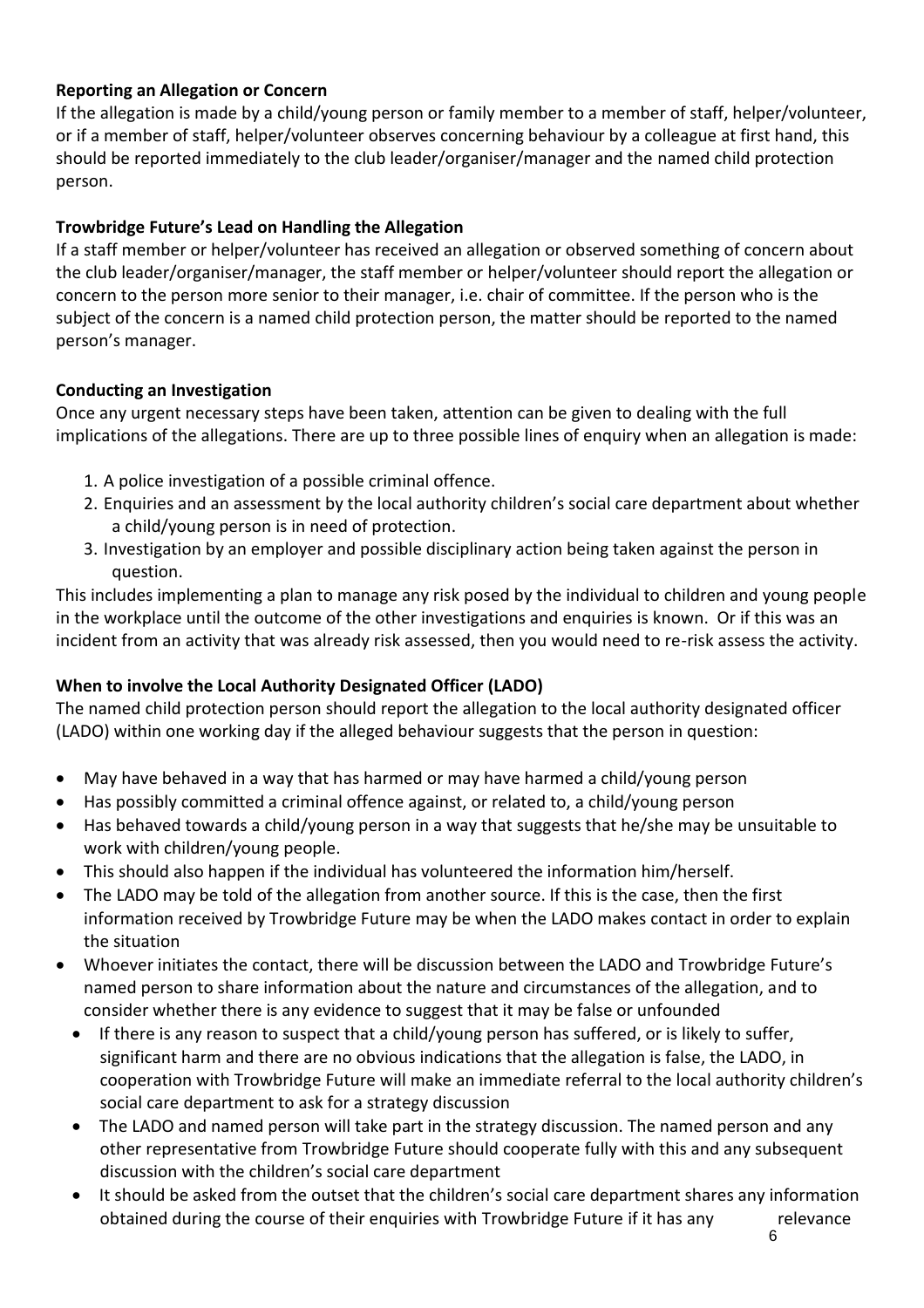to the person's employment.

## **Dealing with a criminal offence**

- If there is reason to suspect that a criminal offence may have been committed (whether or not the threshold of 'significant harm' is reached), the LADO will contact the police and involve them in a similar strategy discussion, which will include the named child protection person
- The named person and any other representative from Trowbridge Future should cooperate fully with any discussion involving the police and should ask for similar cooperation from the police in terms of the sharing of information relevant to the person's employment
- Discussions with the police should also explore whether there are matters that can be acted on in a disciplinary process while the criminal investigation takes place, or whether disciplinary action must wait until the criminal process is completed.

## **Talking to parents about the allegation or concern**

• If the child/young person's parents/carers do not already know about the allegation, the named person and the LADO need to discuss how they should be informed and by whom.

## **Talking to the person who is the subject of the allegation**

- The person at the centre of the allegation should be informed as soon as possible after the initial consultation with the LADO. However, if a strategy discussion with children's social care or the police is needed, this might have to take place before the person concerned can be spoken to in full. The police and children's social care department may have views on what information can be disclosed to the person
- Only limited information should be given to the person in question, unless the investigating authorities have indicated that they are happy for all information to be disclosed or unless there is no need for involvement from these statutory agencies
- The named person will need to keep in close communication with the LADO and the other agencies involved in order to manage the disclosure of information appropriately.

# **Taking disciplinary action**

- If the initial allegation does not involve a possible criminal offence, the named child protection person and club leader/organiser or manager of the person at the centre of the allegation should still consider whether formal disciplinary action is needed
- If the local authority children's social care department has undertaken any enquiries to determine whether a child/young person or children/young people are in need of protection, the named person should take account of any relevant information from these enquiries when considering whether disciplinary action should be brought against the person at the centre of the allegations

## **The following timings should be kept to wherever possible, depending on the nature of the investigation**:

- ❖ If formal disciplinary action is not needed, other appropriate action should be taken within three working days
- ❖ If disciplinary action is required, and can be progressed without further investigation, this should take place within 15 days
- ❖ If Trowbridge Future decides that further investigation is needed in order to make a decision about formal disciplinary action, the named child protection person should discuss with the LADO the possibility of this investigation being done by an independent person to ensure that the process is objective. Whether or not the investigation is handled internally or independently, the report should be presented to the named person within 10 working days
- ❖ Having received the report of the disciplinary investigation, the named person should decide within two working days whether a disciplinary hearing is needed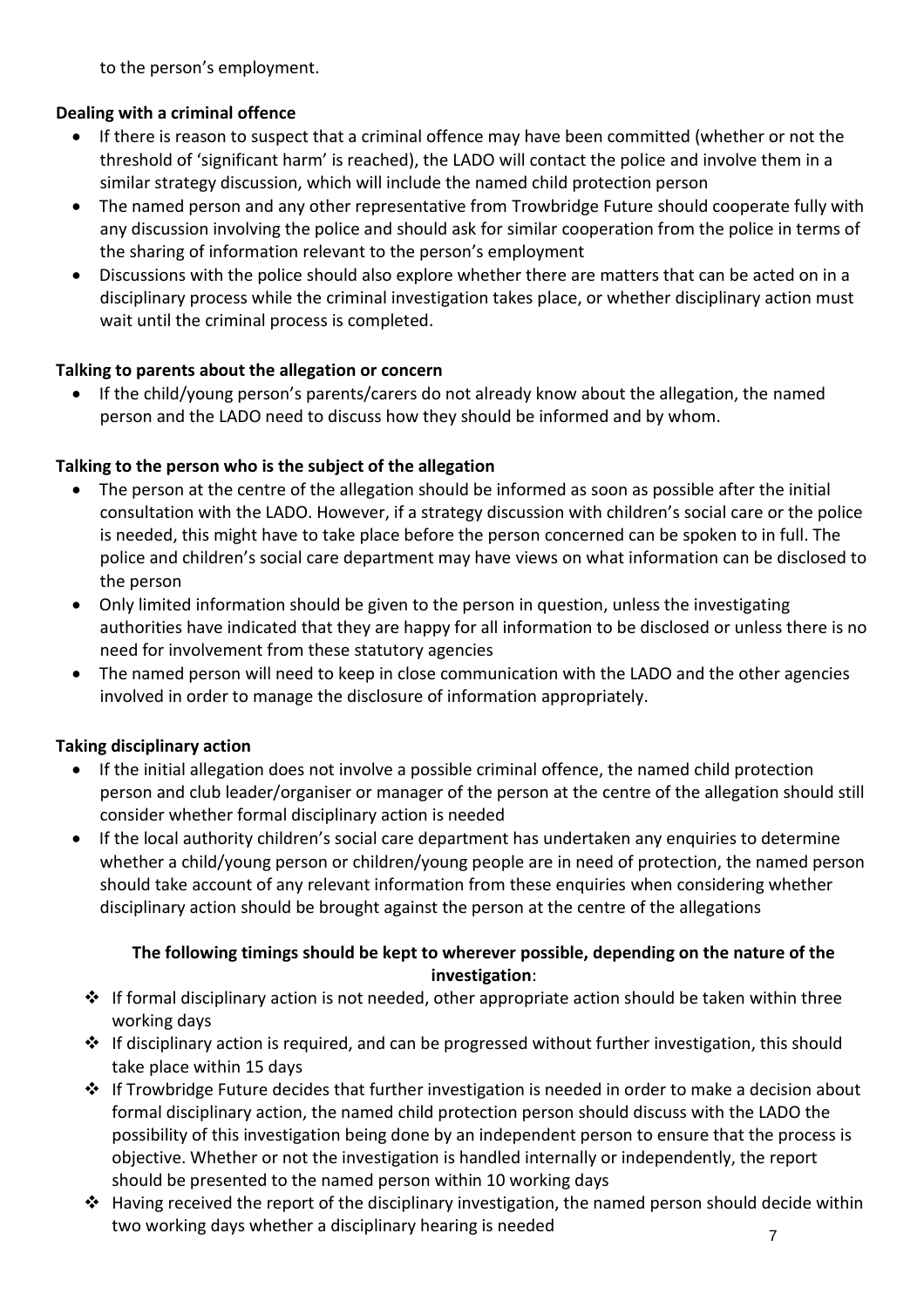- ❖ If a hearing is needed, it should be held within 15 working days
- ❖ The named person should continue to liaise with the LADO during the course of any investigation or disciplinary proceedings and should continue to use the LADO as a source of advice and support.
- While criminal proceedings are underway or while an investigation is on-going, there should be no decisions made about the person's future work arrangements until this is concluded. The police are required to complete their work as soon as reasonably possible and to set review dates, so the named person should either liaise with the police directly or via the LADO to check on the progress of the investigation and criminal process
- The police are also required to inform the employer straight away if the person is either convicted of an offence or acquitted or, alternatively, if a decision is made not to charge him/her with an offence or to administer a caution. In any eventuality, once the outcome is known, the named person should contact the LADO to discuss the issue of disciplinary proceedings
- If the allegation is substantiated and if, once the case is concluded Trowbridge Future dismisses the person or ceases to use their services, or the person ceases to provide his/her services, the named person should consult with the LADO about referral of the incident to the Independent Safeguarding Authority (ISA). This should take place within a month.

#### **Managing risk and supporting the person at the centre of the allegation**

- The first priority of Trowbridge Future must always be the safety and welfare of children and young people. However, as an employee or helper/volunteer, the person who is the subject of the allegation has a right to be treated in a fair, sensitive and non-judgemental manner and to have his or her privacy respected as far as this ensures the safety of the child/young person and other children/young people
- Information about the allegation must only be shared on a need to know basis with those directly responsible for supervising and managing the staff member or volunteer. Any other information (for example, explanations to other helpers/volunteers or staff members as to why the person is not at work or working to different arrangements) should be agreed and negotiated with the individual concerned
- If the person is a member of a trades union or a professional organisation, he/she should be advised to make contact with that body as soon as possible after being informed that he/she is the subject of an allegation. Arrangements should also be made for him/her to receive ongoing support and information about the progress of the investigation
- The possible risk of harm to children and young people presented by the person who is the subject of an allegation needs to be carefully managed both during and after any conclusion to the investigation processes following the allegation. This means that Trowbridge Future may need to consider suspending the person if there is cause to suspect that a child/young person may be at risk of significant harm, or if the allegation is serious enough to warrant investigation by the police, or if it is so serious that it could lead to dismissal. However, a decision to suspend should not be taken automatically, as there may be other ways of managing any risk presented by the person
- The situation should be discussed fully between the named person, the club leader/organiser/individual's manager and the LADO, who will seek the views of the police and the children's social care department on the question of possible suspension. The conclusions of the discussion should also be carefully documented. Grounds for suspension should be clearly set out if this is the conclusion. If suspension is not the conclusion, then a clear plan should be made as to how any possible risk posed by the individual is to be managed. This could involve, for example, changes to the person's duties so that they do not have direct contact with children/young people, and/or increased levels of supervision whilst at work
- If it is decided, once the case has been concluded, that a person who has been suspended or who has taken sick leave due to the stress induced by the allegation, is able to return to work, the named person and the club leader/organiser/manager of the person who has been the subject of the